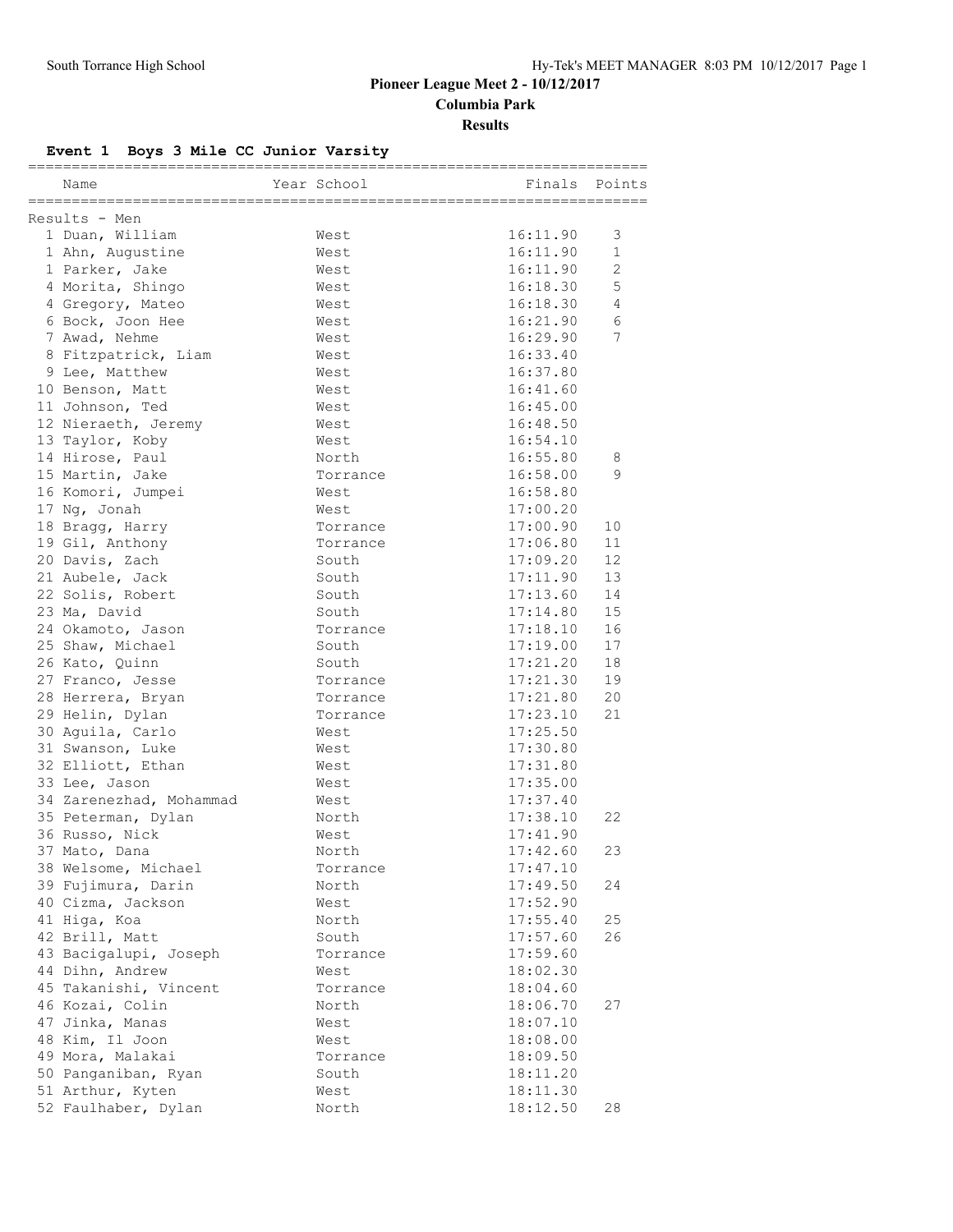## **Pioneer League Meet 2 - 10/12/2017**

**Columbia Park**

#### **Results**

## **....Event 1 Boys 3 Mile CC Junior Varsity**

| 53 Wong, Nathan           | South     | 18:13.80       |
|---------------------------|-----------|----------------|
| 53 Menon, Mihir           | Torrance  | 18:13.80       |
| 55 Probst, Nicholas       | Torrance  | 18:15.20       |
| 56 Nair, Ajith            | South     | 18:15.50       |
| 57 Jee, Min Seung (Aiden) | South     | 18:16.50       |
| 58 Fujikura, Yusei        | South     | 18:17.70       |
| 59 Guzman, Erik           | Torrance  | 18:18.20       |
| 60 Santonil, Reese        | Torrance  | 18:21.30       |
| 61 Lee, James             | West      | 18:23.60       |
| 62 Matsuda, Joshua        | North     | 18:28.80       |
| 63 Ma, Caleb              | South     | 18:29.40       |
| 64 Wells, Caden           | West      | 18:30.20       |
| 65 Kamitsubo, Nick        | South     | 18:31.50       |
| 66 Gould, Timothy         | Torrance  | 18:32.10       |
| 67 Ito, Masaki            | Torrance  | 18:32.20       |
| 68 Gregory, James         | West      | 18:33.10       |
| 69 Liu, Andrew            | West      | 18:34.50       |
| 70 Campos, Sergio         | Torrance  | 18:35.10       |
| 70 Harrison, Brandon      | West      | 18:35.10       |
| 72 Meza, Anthony          | Leuzinger | 18:36.30<br>29 |
| 73 Cebreros, Salvador     | West      | 18:36.60       |
| 74 Saruwatari, Jason      | Torrance  | 18:37.00       |
| 75 Yang, Tyler            | West      | 18:37.10       |
| 75 Martin, Russell        | West      | 18:37.10       |
| 77 Ampo, Jhoshua          | West      | 18:37.50       |
| 77 Starritt, Jason        | West      | 18:37.50       |
| 79 Gregory, Mathew        | North     | 18:40.10       |
| 80 Rahbar, Joshua         | North     | 18:40.80       |
| 81 Nicles, Will           | South     | 18:41.30       |
| 82 Dashuta, Alex          | West      | 18:43.40       |
| 83 Cano, Ryan             | North     | 18:46.10       |
| 84 Yamashita, Shohei      | Torrance  | 18:46.60       |
| 85 Kaneshige, Thomas      | North     | 18:47.30       |
| 86 Kurahashi, Conner      | West      | 18:48.60       |
| 87 Sawakawa, Hoku         | South     | 18:51.40       |
| 88 Herrera, Andrew        | Torrance  | 18:54.40       |
| 88 Quintana, Carlos       | West      | 18:54.40       |
| 90 Sheardown, Evan        | Torrance  | 18:59.10       |
| 91 Kaneshiro, Nicolas     | North     | 19:02.70       |
| 92 Wisman, Mark           | Torrance  | 19:04.10       |
| 93 Maduno, Uchenna        | West      | 19:07.60       |
| 94 Rochford, Pete         | West      | 19:10.80       |
| 95 Le, Huy                | West      | 19:11.50       |
| 96 Perez, Simon           | Leuzinger | 19:12.20<br>30 |
| 97 Proffitt, Jason        | Torrance  | 19:13.80       |
| 98 Eckert, Whit           | West      | 19:16.00       |
| 99 Astorga, Kaleo         | North     | 19:16.20       |
| 100 Tallo, Joseph         | Torrance  | 19:26.90       |
| 101 Krug, Nicolas         | West      | 19:27.70       |
| 102 Klinenberg, Jakob     | West      | 19:29.10       |
| 103 Beltran, Luis         | Torrance  | 19:29.90       |
| 104 Morimoto, Justin      | South     | 19:35.50       |
| 105 Nakai, Kyle           | South     | 19:36.40       |
| 106 Woolen, Wiliam        | South     | 19:36.90       |
| 107 Sajandeep, Sudwall    | Torrance  | 19:37.00       |
|                           |           |                |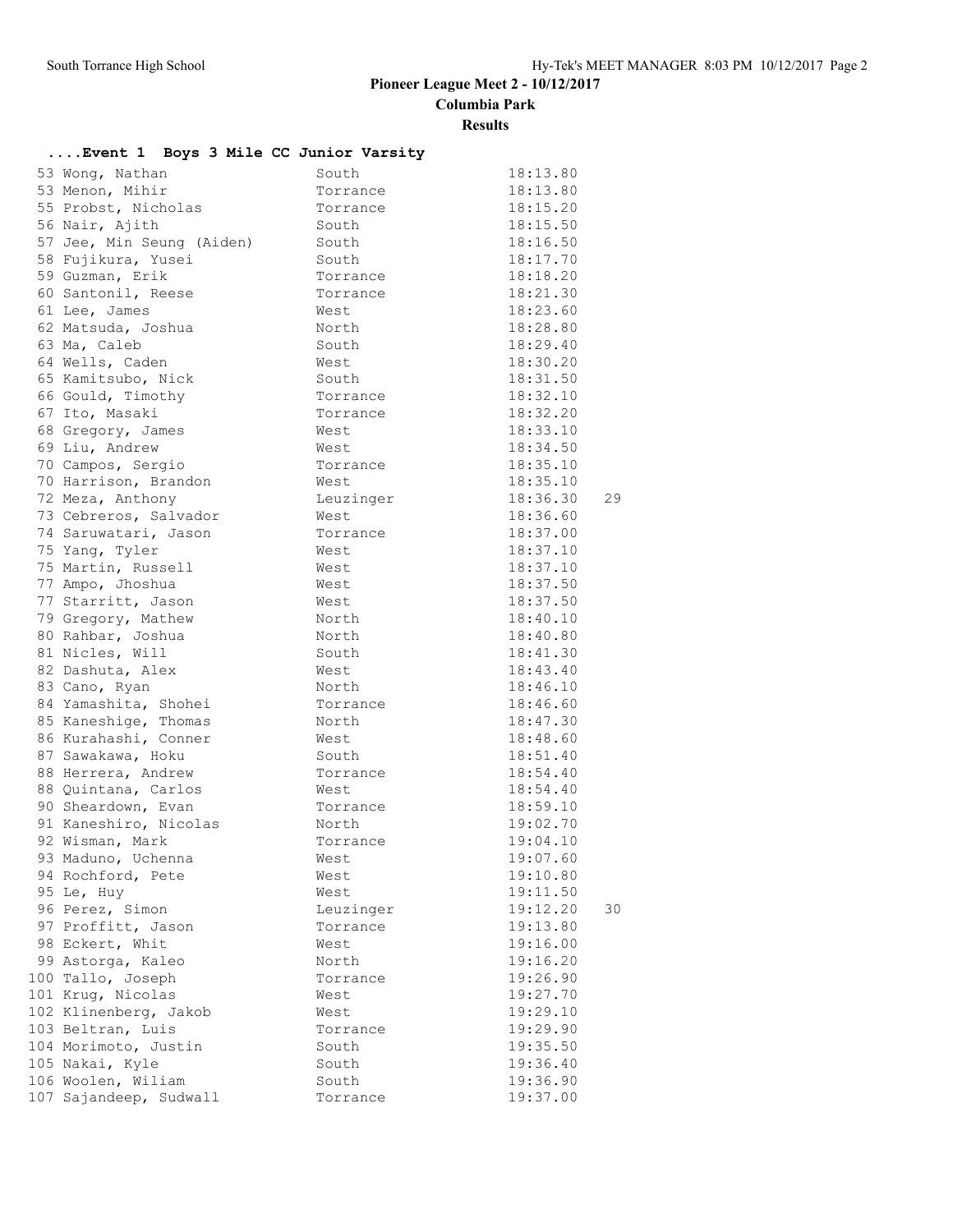## **Pioneer League Meet 2 - 10/12/2017**

**Columbia Park**

#### **Results**

## **....Event 1 Boys 3 Mile CC Junior Varsity**

| Rank Team                                 | Total        | $\mathbf{1}$ | $\mathbf{2}^{\prime}$ | 3                    | $\overline{4}$ | 5                    | $*6$ | $*7$ | $*8$ | $*9$ |
|-------------------------------------------|--------------|--------------|-----------------------|----------------------|----------------|----------------------|------|------|------|------|
|                                           |              | Team Scores  |                       |                      |                |                      |      |      |      |      |
| 149 Loop, Jeremy                          | West         |              |                       |                      |                |                      |      |      |      |      |
| 148 Simpson, Matthew                      | Torrance     |              |                       | 29:44.10<br>35:43.00 |                |                      |      |      |      |      |
| 147 Dayrit, Kevin                         | Torrance     |              |                       |                      |                | 28:54.70             |      |      |      |      |
| 146 Lin, Ethan                            | South        |              |                       |                      |                | 27:03.80             |      |      |      |      |
| 145 Arellano, Jose Raul                   | Torrance     |              |                       |                      |                | 25:44.70             |      |      |      |      |
| 144 Miller, Christopher                   | Torrance     |              |                       |                      |                | 25:13.70             |      |      |      |      |
| 143 Wobo, Emmanuel                        | Leuzinger    |              |                       |                      |                | 24:55.50             | 33   |      |      |      |
| 142 Orson, Seth                           | West         |              |                       |                      |                | 24:47.80             |      |      |      |      |
| 141 Memon, Uzair                          | West         |              |                       |                      |                | 24:29.80             |      |      |      |      |
| 140 Ataka, Max                            | West         |              |                       |                      |                | 24:24.20             |      |      |      |      |
| 139 Tran, Simeon                          | South        |              |                       |                      |                | 23:35.50             |      |      |      |      |
| 138 Piedra, Tony                          | Leuzinger    |              |                       |                      |                | 23:15.90             | 32   |      |      |      |
| 137 De Jesus, Mark                        | Torrance     |              |                       |                      |                | 22:52.30             |      |      |      |      |
| 136 Chang, Anthony                        | Torrance     |              |                       |                      |                | 22:43.70             |      |      |      |      |
| 135 Chok, Liam                            | Torrance     |              |                       |                      |                | 22:20.70             |      |      |      |      |
| 134 Ruskowski, Sean                       | South        |              |                       |                      |                | 21:56.20             |      |      |      |      |
| 133 Chung, Mark                           | South        |              |                       |                      |                | 21:54.20             |      |      |      |      |
| 132 Ishida, Mathieu                       | Torrance     |              |                       |                      |                | 21:51.30             |      |      |      |      |
| 130 Snow, Julian                          | North        |              |                       |                      |                | 21:45.10             |      |      |      |      |
| 130 Bautista-Theriau, Ethan               | North        |              |                       |                      |                | 21:45.10             |      |      |      |      |
| 129 Kami, Eric                            | Torrance     |              |                       |                      |                | 21:43.00             |      |      |      |      |
| 128 Peels, Johnathan                      | Leuzinger    |              |                       |                      |                | 21:41.70             | 31   |      |      |      |
| 127 Kim, Samuel                           | West         |              |                       |                      |                | 21:35.90             |      |      |      |      |
| 126 Pang, Spencer                         | West         |              |                       |                      |                | 21:11.60             |      |      |      |      |
| 125 Allaparti, Tarun                      | West         |              |                       |                      |                | 21:11.10             |      |      |      |      |
| 124 Smith, Brennan                        | West         |              |                       |                      |                | 20:51.20             |      |      |      |      |
| 123 Perez, Orion                          | Torrance     |              |                       |                      |                | 20:44.00             |      |      |      |      |
| 122 Montiel, Victor                       | West         |              |                       |                      |                | 20:35.50             |      |      |      |      |
| 121 Yi, Danniel                           | West         |              |                       |                      |                | 20:34.10             |      |      |      |      |
| 119 Nguyen, Vincent<br>120 Sugita, Takumi | West<br>West |              |                       |                      |                | 20:19.50<br>20:31.30 |      |      |      |      |
| 118 Miller, John                          | Torrance     |              |                       |                      |                | 20:13.80             |      |      |      |      |
| 117 Ballard, Justin                       | Torrance     |              |                       |                      |                | 20:13.20             |      |      |      |      |
| 116 Suzuki, Joshua                        | North        |              |                       |                      |                | 20:12.90             |      |      |      |      |
| 115 Ito, Alex                             | West         |              |                       |                      |                | 20:09.80             |      |      |      |      |
| 114 Lum, Tyler                            | South        |              |                       |                      |                | 20:08.50             |      |      |      |      |
| 113 Donaldson, Matt                       | West         |              |                       |                      |                | 20:01.90             |      |      |      |      |
| 112 Gomez, Alex                           | Torrance     |              |                       |                      |                | 19:59.70             |      |      |      |      |
| 111 Carrillo, Luciano                     | South        |              |                       |                      |                | 19:50.00             |      |      |      |      |
| 110 Junaidean, Yaseen                     | Torrance     |              |                       |                      |                | 19:41.80             |      |      |      |      |
| 109 Wilson, Ryan                          | Torrance     |              |                       |                      |                | 19:40.60             |      |      |      |      |
| 108 Bunuan, Austin                        | Torrance     |              |                       |                      |                | 19:37.10             |      |      |      |      |

Results - Men